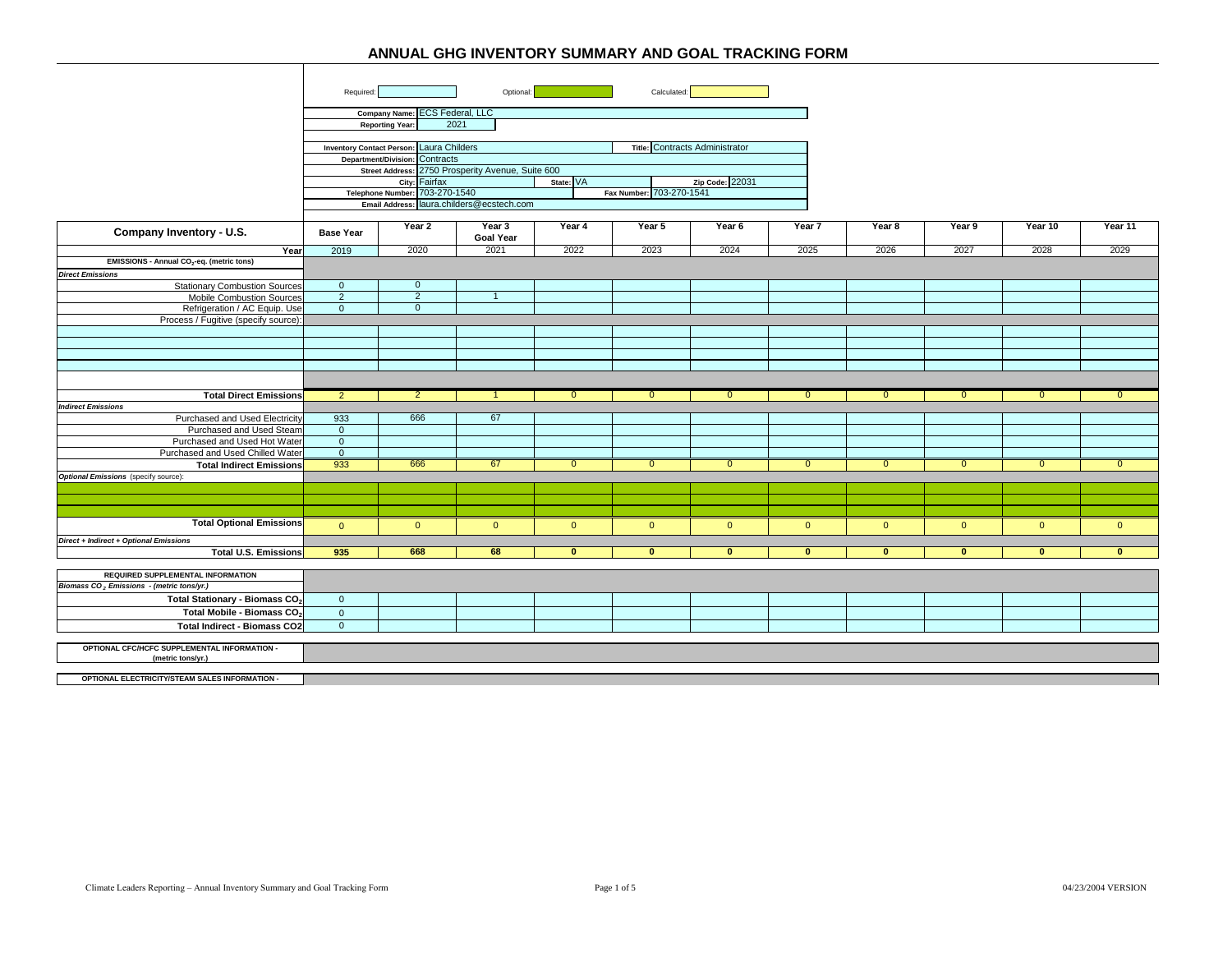

**Reporting Year:** 2021

| Company Inventory - Non-U.S.                          |                  | Year 2         | Year 3       | Year 4         | Year 5         | Year 6         | Year 7         | Year 8         | Year 9         | Year 10        | Year 11        |
|-------------------------------------------------------|------------------|----------------|--------------|----------------|----------------|----------------|----------------|----------------|----------------|----------------|----------------|
| [OPTIONAL]                                            | <b>Base Year</b> |                | Goal Year    |                |                |                |                |                |                |                |                |
| Year                                                  | 2019             | 2020           | 2021         | 2022           | 2023           | 2024           | 2025           | 2026           | 2027           | 2028           | 2029           |
| EMISSIONS - Annual CO <sub>2</sub> -eq. (metric tons) |                  |                |              |                |                |                |                |                |                |                |                |
| <b>Direct Emissions</b>                               |                  |                |              |                |                |                |                |                |                |                |                |
| <b>Stationary Combustion Sources</b>                  |                  |                |              |                |                |                |                |                |                |                |                |
| <b>Mobile Combustion Sources</b>                      |                  |                |              |                |                |                |                |                |                |                |                |
| Refrigeration / AC Equip. Use                         |                  |                |              |                |                |                |                |                |                |                |                |
| Process / Fugitive (specify source):                  |                  |                |              |                |                |                |                |                |                |                |                |
|                                                       |                  |                |              |                |                |                |                |                |                |                |                |
|                                                       |                  |                |              |                |                |                |                |                |                |                |                |
|                                                       |                  |                |              |                |                |                |                |                |                |                |                |
|                                                       |                  |                |              |                |                |                |                |                |                |                |                |
|                                                       |                  |                |              |                |                |                |                |                |                |                |                |
|                                                       |                  |                |              |                |                |                |                |                |                |                |                |
| <b>Total Direct Emissions</b>                         | $\overline{0}$   | $\Omega$       | $\Omega$     | $\mathbf{0}$   | $\mathbf{0}$   | $\mathbf{0}$   |                | $\Omega$       | $\mathbf{0}$   | $\Omega$       |                |
| <b>Indirect Emissions</b>                             |                  |                |              |                |                |                |                |                |                |                |                |
| Purchased and Used Electricity                        |                  |                |              |                |                |                |                |                |                |                |                |
| Purchased and Used Steam                              |                  |                |              |                |                |                |                |                |                |                |                |
| Purchased and Used Hot Water                          |                  |                |              |                |                |                |                |                |                |                |                |
| Purchased and Used Chilled Water                      |                  |                |              |                |                |                |                |                |                |                |                |
| <b>Total Indirect Emissions</b>                       | $\overline{0}$   | $\overline{0}$ | $\Omega$     | $\overline{0}$ | $\overline{0}$ | $\overline{0}$ | $\Omega$       | $\overline{0}$ | $\overline{0}$ | $\Omega$       | $\overline{0}$ |
| <b>Optional Emissions</b> (specify source):           |                  |                |              |                |                |                |                |                |                |                |                |
|                                                       |                  |                |              |                |                |                |                |                |                |                |                |
|                                                       |                  |                |              |                |                |                |                |                |                |                |                |
|                                                       |                  |                |              |                |                |                |                |                |                |                |                |
| <b>Total Optional Emissions</b>                       |                  |                |              |                |                |                |                |                |                |                |                |
|                                                       | $\mathbf{0}$     | $\overline{0}$ | $\mathbf{0}$ | $\mathbf{0}$   | $\mathbf{0}$   | $\mathbf{0}$   | $\overline{0}$ | $\overline{0}$ | $\overline{0}$ | $\overline{0}$ | $\overline{0}$ |
| Direct + Indirect + Optional Emissions                |                  |                |              |                |                |                |                |                |                |                |                |
| <b>Total Non-U.S. Emissions</b>                       | $\mathbf{0}$     | $\mathbf{0}$   | $\mathbf{0}$ | $\mathbf{0}$   | $\mathbf{0}$   | $\mathbf{0}$   | $\mathbf{0}$   | $\mathbf{0}$   | $\mathbf{0}$   | $\mathbf{0}$   | $\mathbf{0}$   |
|                                                       |                  |                |              |                |                |                |                |                |                |                |                |
| <b>REQUIRED SUPPLEMENTAL INFORMATION</b>              |                  |                |              |                |                |                |                |                |                |                |                |
| Biomass CO <sub>2</sub> Emissions - (metric tons/yr.) |                  |                |              |                |                |                |                |                |                |                |                |
| Total Stationary - Biomass CO <sub>2</sub>            |                  |                |              |                |                |                |                |                |                |                |                |
| Total Mobile - Biomass CO <sub>2</sub>                |                  |                |              |                |                |                |                |                |                |                |                |
| Total Indirect - Biomass CO <sub>2</sub>              |                  |                |              |                |                |                |                |                |                |                |                |
|                                                       |                  |                |              |                |                |                |                |                |                |                |                |
| OPTIONAL CFC/HCFC SUPPLEMENTAL INFORMATION -          |                  |                |              |                |                |                |                |                |                |                |                |
| (metric tons/yr.)                                     |                  |                |              |                |                |                |                |                |                |                |                |
|                                                       |                  |                |              |                |                |                |                |                |                |                |                |
| OPTIONAL ELECTRICITY/STEAM SALES INFORMATION          |                  |                |              |                |                |                |                |                |                |                |                |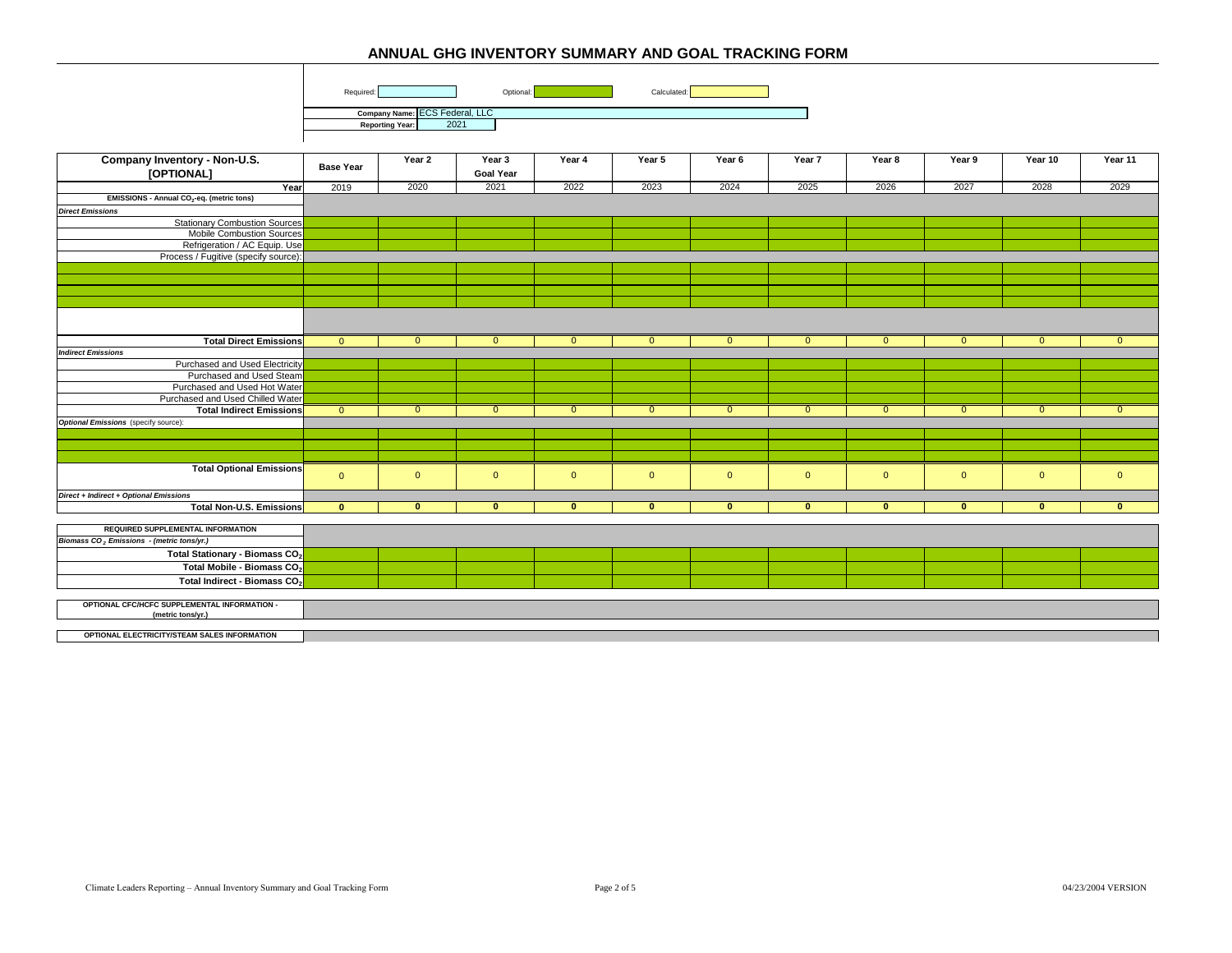



**Company Name:** ECS Federal, LLC **Reporting Year:** 2021

| <b>Company Inventory - Total</b>                                  |                  | Year 2                   | Year 3                   | Year 4                   | Year 5                   | Year 6                   | Year 7                   | Year 8                   | Year 9                   | Year 10                  | Year 11        |
|-------------------------------------------------------------------|------------------|--------------------------|--------------------------|--------------------------|--------------------------|--------------------------|--------------------------|--------------------------|--------------------------|--------------------------|----------------|
| $(U.S. + Non-U.S.)$                                               | <b>Base Year</b> |                          | <b>Goal Year</b>         |                          |                          |                          |                          |                          |                          |                          |                |
| Year                                                              | 2019             | 2020                     | 2021                     | 2022                     | 2023                     | 2024                     | 2025                     | 2026                     | 2027                     | 2028                     | 2029           |
| EMISSIONS - Annual CO <sub>2</sub> -eq. (metric tons)             |                  |                          |                          |                          |                          |                          |                          |                          |                          |                          |                |
| <b>Direct Emissions</b>                                           |                  |                          |                          |                          |                          |                          |                          |                          |                          |                          |                |
| <b>Stationary Combustion Sources</b>                              | $\sim$           | $\sim$                   | $\sim$                   | $\sim$                   | $\sim$                   | $\sim$                   | $\sim$                   | $\sim$                   | $\sim$                   | $\sim$                   | $\sim$         |
| <b>Mobile Combustion Sources</b>                                  | $\overline{2}$   | $\overline{2}$           | $\overline{\mathbf{1}}$  | $\sim$                   | $\sim$                   | $\overline{a}$           | $\overline{\phantom{a}}$ | $\sim$                   | $\sim$                   | $\overline{\phantom{a}}$ | $\sim$         |
| Refrigeration / AC Equip. Use                                     | $\sim$           | $\sim$                   | $\sim$                   | $\sim$                   | $\sim$                   | $\sim$                   | $\sim$                   | $\sim$                   | $\sim$                   | $\sim$                   | $\sim$         |
| Process / Fugitive (specify source):                              |                  |                          |                          |                          |                          |                          |                          |                          |                          |                          |                |
|                                                                   | $\sim$           | $\sim$                   | $\sim$                   | $\sim$                   | $\sim$                   | $\sim$                   | $\sim$                   | $\sim$                   | $\sim$                   | $\sim$                   | $\sim$         |
|                                                                   | $\sim$           | $\sim$                   | $\sim$                   | $\sim$                   | $\sim$                   | $\sim$                   | $\sim$                   | $\sim$                   | $\sim$                   | $\sim$                   | $\sim$         |
|                                                                   | $\sim$           | $\sim$                   | $\sim$                   | $\sim$                   | $\sim$                   | $\sim$                   | $\sim$                   | $\sim$                   | $\sim$                   | $\sim$                   | $\sim$         |
|                                                                   | $\sim$           | $\sim$                   | $\sim$                   | $\sim$                   | $\sim$                   | $\sim$                   | $\sim$                   | $\sim$                   | $\sim$                   | $\sim$                   | $\sim$         |
|                                                                   |                  |                          |                          |                          |                          |                          |                          |                          |                          |                          |                |
| <b>Total Direct Emissions</b>                                     | $\overline{2}$   | $\overline{2}$           |                          | $\mathbf{0}$             | $\mathbf{0}$             | $\mathbf{0}$             | $\mathbf{0}$             | $\mathbf{0}$             | $\mathbf{0}$             | $\overline{0}$           | $\overline{0}$ |
| <b>Indirect Emissions</b>                                         |                  |                          |                          |                          |                          |                          |                          |                          |                          |                          |                |
| Purchased and Used Electricity                                    | 933              | 666                      | 67                       | $\overline{\phantom{a}}$ | $\sim$                   | $\sim$                   | $\overline{\phantom{a}}$ | $\sim$                   | $\sim$                   | $\sim$                   | $\sim$         |
| Purchased and Used Steam                                          | $\sim$           | $\sim$                   | $\sim$                   | $\sim$                   | $\sim$                   | $\sim$                   | $\sim$                   | $\sim$                   | $\sim$                   | $\sim$                   | $\sim$         |
| Purchased and Used Hot Water                                      | $\sim$           | $\overline{\phantom{a}}$ | $\overline{\phantom{a}}$ | --                       | $\overline{\phantom{a}}$ | $\overline{\phantom{a}}$ | $\overline{\phantom{a}}$ | $\overline{\phantom{a}}$ | $\overline{\phantom{a}}$ | $\overline{\phantom{a}}$ | ۰.             |
| Purchased and Used Chilled Water                                  | $\sim$           | $\sim$                   | $\sim$                   | $\mathbb{Z}^2$           | $\sim$                   | $\sim$                   | $\sim$                   | $\sim$                   | $\sim$                   | $\sim$                   | $\sim$         |
| <b>Total Indirect Emissions</b>                                   | 933              | 666                      | 67                       | $\Omega$                 | $\overline{0}$           | $\overline{0}$           | $\Omega$                 | $\Omega$                 | $\overline{0}$           | $\overline{0}$           | $\overline{0}$ |
|                                                                   |                  |                          |                          |                          |                          |                          |                          |                          |                          |                          |                |
| <b>Optional Emissions</b> (specify source):                       |                  |                          |                          |                          |                          |                          |                          |                          |                          |                          |                |
|                                                                   | $\sim$           | $\sim$                   | $\sim$                   | $\sim$                   | $\sim$                   | $\sim$                   | $\sim$                   | $\sim$                   | $\sim$                   | $\sim$                   | $\sim$         |
|                                                                   | $\sim$           | $\overline{\phantom{a}}$ | $\sim$                   | $\sim$                   | $\sim$                   | $\sim$                   | $\sim$                   | $\sim$                   | $\sim$                   | $\overline{\phantom{a}}$ | ÷.             |
|                                                                   | $\sim$           | $\sim$                   | $\sim$                   | $\sim$                   | $\sim$                   | $\sim$                   | $\sim$                   | $\sim$                   | $\sim$                   | $\sim$                   | $\sim$         |
|                                                                   |                  |                          |                          |                          |                          |                          |                          |                          |                          |                          |                |
| <b>Total Optional Emissions</b>                                   | $\Omega$         | $\overline{0}$           | $\overline{0}$           | $\mathbf{0}$             | $\overline{0}$           | $\mathbf{0}$             | $\mathbf{0}$             | $\mathbf{0}$             | $\overline{0}$           | $\overline{0}$           | $\overline{0}$ |
| Direct + Indirect + Optional Emissions                            |                  |                          |                          |                          |                          |                          |                          |                          |                          |                          |                |
| <b>Total Emissions</b>                                            | 935              | 668                      | 68                       | $\mathbf{0}$             | $\mathbf{0}$             | $\mathbf{0}$             | $\mathbf{0}$             | $\mathbf{0}$             | $\mathbf{0}$             | $\mathbf{0}$             | $\mathbf{0}$   |
|                                                                   |                  |                          |                          |                          |                          |                          |                          |                          |                          |                          |                |
| <b>REQUIRED SUPPLEMENTAL INFORMATION</b>                          |                  |                          |                          |                          |                          |                          |                          |                          |                          |                          |                |
| Biomass CO <sub>2</sub> Emissions - (metric tons/yr.)             |                  |                          |                          |                          |                          |                          |                          |                          |                          |                          |                |
| Total Stationary - Biomass CO <sub>2</sub>                        | $\sim$           | $\sim$                   | $\sim$                   | $\sim$                   | $\sim$                   | $\sim$                   | $\sim$                   | $\sim$                   | $\sim$                   | $\sim$                   | $\sim$         |
| Total Mobile - Biomass CO <sub>2</sub>                            | $\sim$           | $\sim$                   | $\sim$                   | $\sim$                   | $\sim$                   | $\sim$                   | $\sim$                   | $\sim$                   | $\sim$                   | $\sim$                   | $\sim$         |
| Total Indirect - Biomass CO <sub>2</sub>                          | $\sim$           | $\sim$                   | $\sim$                   | $\sim$                   | $\sim$                   | $\sim$                   | $\sim$                   | $\sim$                   | $\sim$                   | $\sim$                   | $\sim$         |
|                                                                   |                  |                          |                          |                          |                          |                          |                          |                          |                          |                          |                |
| OPTIONAL CFC/HCFC SUPPLEMENTAL INFORMATION -<br>(metric tons/yr.) |                  |                          |                          |                          |                          |                          |                          |                          |                          |                          |                |
|                                                                   |                  |                          |                          |                          |                          |                          |                          |                          |                          |                          |                |

**OPTIONAL ELECTRICITY/STEAM SALES INFORMATION**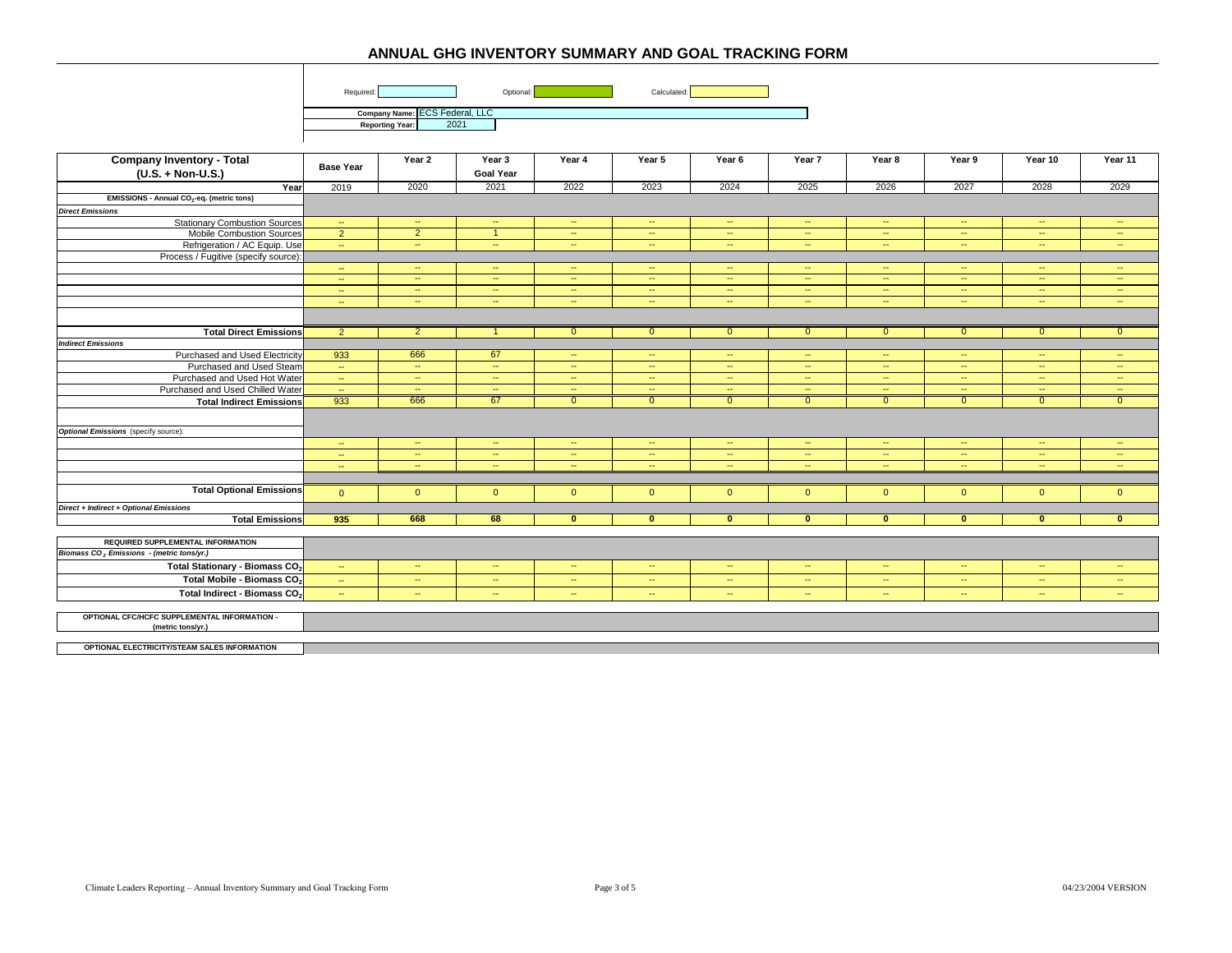|                                                                                       | Required:<br>Optional:<br>Calculated:<br>Company Name: ECS Federal, LLC<br>2021<br><b>Reporting Year:</b> |               |                                                  |              |                            |               |                                  |               |              |                   |                   |                  |              |               |                  |              |             |             |              |                  |                  |
|---------------------------------------------------------------------------------------|-----------------------------------------------------------------------------------------------------------|---------------|--------------------------------------------------|--------------|----------------------------|---------------|----------------------------------|---------------|--------------|-------------------|-------------------|------------------|--------------|---------------|------------------|--------------|-------------|-------------|--------------|------------------|------------------|
| <b>External Projects</b>                                                              | <b>Base Year</b>                                                                                          |               | Year 2                                           |              | Year 3<br><b>Goal Year</b> |               | Year 4                           |               | Year 5       |                   | Year <sub>6</sub> |                  | Year 7       |               | Year 8           |              | Year 9      |             | Year 10      | Year 11          |                  |
| Year                                                                                  | 2019                                                                                                      |               | 2020                                             |              | 2021                       |               | 2022                             |               | 2023         |                   | 2024              |                  | 2025         |               | 2026             | 2027         |             |             | 2028         | 2029             |                  |
| Reductions from RECs and Green Power Purchases to Indirect                            |                                                                                                           |               |                                                  |              |                            |               |                                  |               |              |                   |                   |                  |              |               |                  |              |             |             |              |                  |                  |
| Emissions - Annual CO <sub>2</sub> -eq. (metric tons)                                 |                                                                                                           |               |                                                  |              |                            |               |                                  |               |              |                   |                   |                  |              |               |                  |              |             |             |              |                  |                  |
| Total MW-hr of RECs/Green Power                                                       |                                                                                                           |               |                                                  |              |                            |               |                                  |               |              |                   |                   |                  |              |               |                  |              |             |             |              |                  |                  |
| <b>Total Reductions from RECs/Green Power</b>                                         |                                                                                                           |               |                                                  |              |                            |               |                                  |               |              |                   |                   |                  |              |               |                  |              |             |             |              |                  |                  |
| <b>Reductions from Offsets -</b><br>Annual CO <sub>2</sub> -eq. (metric tons)         |                                                                                                           |               |                                                  |              |                            |               |                                  |               |              |                   |                   |                  |              |               |                  |              |             |             |              |                  |                  |
| Offsets (specify source):                                                             |                                                                                                           |               |                                                  |              |                            |               |                                  |               |              |                   |                   |                  |              |               |                  |              |             |             |              |                  |                  |
|                                                                                       |                                                                                                           |               |                                                  |              |                            |               |                                  |               |              |                   |                   |                  |              |               |                  |              |             |             |              |                  |                  |
|                                                                                       |                                                                                                           |               |                                                  |              |                            |               |                                  |               |              |                   |                   |                  |              |               |                  |              |             |             |              |                  |                  |
|                                                                                       |                                                                                                           |               |                                                  |              |                            |               |                                  |               |              |                   |                   |                  |              |               |                  |              |             |             |              |                  |                  |
|                                                                                       |                                                                                                           |               |                                                  |              |                            |               |                                  |               |              |                   |                   |                  |              |               |                  |              |             |             |              |                  |                  |
| <b>Total Reductions from Offsets</b>                                                  | $\mathbf{0}$                                                                                              |               | $\mathbf{0}$                                     |              | $\mathbf{0}$               |               | $\bf{0}$                         |               | $\mathbf{0}$ |                   | $\mathbf{0}$      |                  | $\mathbf{0}$ |               | $\bf{0}$         |              | $\bf{0}$    |             | $\mathbf{0}$ | $\mathbf{0}$     |                  |
|                                                                                       |                                                                                                           |               |                                                  |              |                            |               |                                  |               |              |                   |                   |                  |              |               |                  |              |             |             |              |                  |                  |
|                                                                                       | <b>Company Base Year:</b>                                                                                 |               |                                                  |              |                            | 2019          |                                  |               |              |                   |                   |                  |              |               |                  |              |             |             |              |                  |                  |
|                                                                                       | <b>Company Goal Year:</b>                                                                                 |               |                                                  |              |                            | 2021          |                                  |               |              |                   |                   |                  |              |               |                  |              |             |             |              |                  |                  |
|                                                                                       | <b>Goal Emissions Tracking:</b>                                                                           |               |                                                  |              |                            | Absolute      |                                  |               |              |                   |                   |                  |              |               |                  |              |             |             |              |                  |                  |
|                                                                                       | <b>Goal Year Emissions Target:</b>                                                                        |               |                                                  |              |                            | 20%           |                                  |               |              |                   |                   |                  |              |               |                  |              |             |             |              |                  |                  |
|                                                                                       |                                                                                                           |               | (expressed as a percent decrease from base year) |              |                            |               |                                  |               |              |                   |                   |                  |              |               |                  |              |             |             |              |                  |                  |
| <b>Company Goal Tracking</b>                                                          | <b>Base Year</b>                                                                                          |               | Year 2                                           |              | Year 3                     |               | Year 4                           | Year 5        |              | Year <sub>6</sub> |                   | Year 7           |              | Year 8        |                  | Year 9       |             | Year 10     |              | Year 11          |                  |
|                                                                                       |                                                                                                           |               |                                                  |              | <b>Goal Year</b>           |               |                                  |               |              | 2024              |                   |                  |              |               |                  |              |             |             |              | 2029             |                  |
| Year<br>ABSOLUTE EMISSIONS GOAL TRACKING                                              | 2019                                                                                                      |               | 2020                                             | 2021         |                            |               | 2022                             |               | 2023         |                   |                   |                  | 2025         |               | 2026             | 2027         |             |             | 2028         |                  |                  |
|                                                                                       | $CO2$ -eq.                                                                                                | $CO2$ -eq.    | % change                                         | $CO2$ -eq.   | % change                   | $CO2$ -eq.    | % change                         | $CO2$ -eq.    | % change     | $CO2$ -eq.        | % change          | $CO2$ -eq.       | % change     | $CO2$ -eq.    | % change         | $CO2$ -eq.   | % change    | $CO2$ -eq.  | % change     | $CO2$ -eq.       | % change         |
|                                                                                       | (metric tons)                                                                                             | (metric tons  | from base y                                      | metric tons) | from base                  | (metric tons) | from base yr                     | (metric tons) | from base y  | metric tons)      | from base yr      | (metric tons)    | from base yr | (metric tons) | from base yr     | metric tons) | from base y | metric tons | from base y  | metric tons)     | from base yr     |
| Total U.S. Emissions                                                                  | 935                                                                                                       | 668           | $-28.6%$                                         | 68           | $-92.7%$                   |               | $\sim$                           |               |              |                   |                   | $\sim$           |              |               | $\sim$           |              |             |             |              | $\sim$           |                  |
| Total Non-U.S. Emissions                                                              | $\sim$<br>935                                                                                             | $\sim$<br>668 | $-28.6%$                                         | 68           | $-92.7%$                   | - 11          | $\overline{\phantom{a}}$<br>- 11 |               | $\sim$       | $\sim$<br>$\sim$  | ÷.<br>$\sim$      | $\sim$<br>$\sim$ | $\sim$       | $\sim$        | $\sim$<br>$\sim$ | $\sim$       | $\sim$      |             |              | $\sim$<br>$\sim$ | $\sim$<br>$\sim$ |
| <b>Total Absolute Emissions</b>                                                       | $CO2$ -eq.                                                                                                | $CO2$ -eq.    | % change                                         | $CO2$ -eq.   | % change                   | $CO2$ -eq.    | % change                         | $CO2$ -eq.    | % change     | $CO2$ -eq.        | % change          | $CO2$ -eq.       | % change     | $CO2$ -eq.    | % change         | $CO2$ -eq.   | % change    | $CO2$ -eq.  | % change     | $CO2$ -eq.       | % change         |
|                                                                                       | (metric tons)                                                                                             | (metric tons) | from base y                                      | metric tons) | from base y                | metric tons)  | from base yr                     | (metric tons) | from base y  | metric tons)      | from base y       | metric tons)     | from base yr | metric tons)  | from base yr     | metric tons) | rom base y  | netric tons | from base y  | metric tons)     | from base yr     |
|                                                                                       |                                                                                                           |               |                                                  |              |                            |               |                                  |               |              |                   |                   |                  |              |               |                  |              |             |             |              |                  |                  |
| <b>Total Reductions from External Projects</b><br><b>Total Net Absolute Emissions</b> | $\sim$<br>935                                                                                             | $\sim$<br>668 | N/A<br>$-28.6%$                                  | $\sim$<br>68 | N/A<br>$-92.7%$            |               | N/A                              |               | N/A          |                   | N/A               | $\sim$           | N/A          |               | N/A              |              | N/A         |             | N/A          | $\sim$           | N/A              |

| Date Form Completed:                                                                | 05/03/22 |
|-------------------------------------------------------------------------------------|----------|
| Number of times base year has been adjusted since<br>the first inventory submittal: |          |

**Total Net Absolute Emissions** <sup>935</sup> <sup>668</sup> -28.6% <sup>68</sup> -92.7% -- -- -- -- -- -- -- -- -- -- -- -- -- -- -- --

Goal Year Absolute Emissions Target